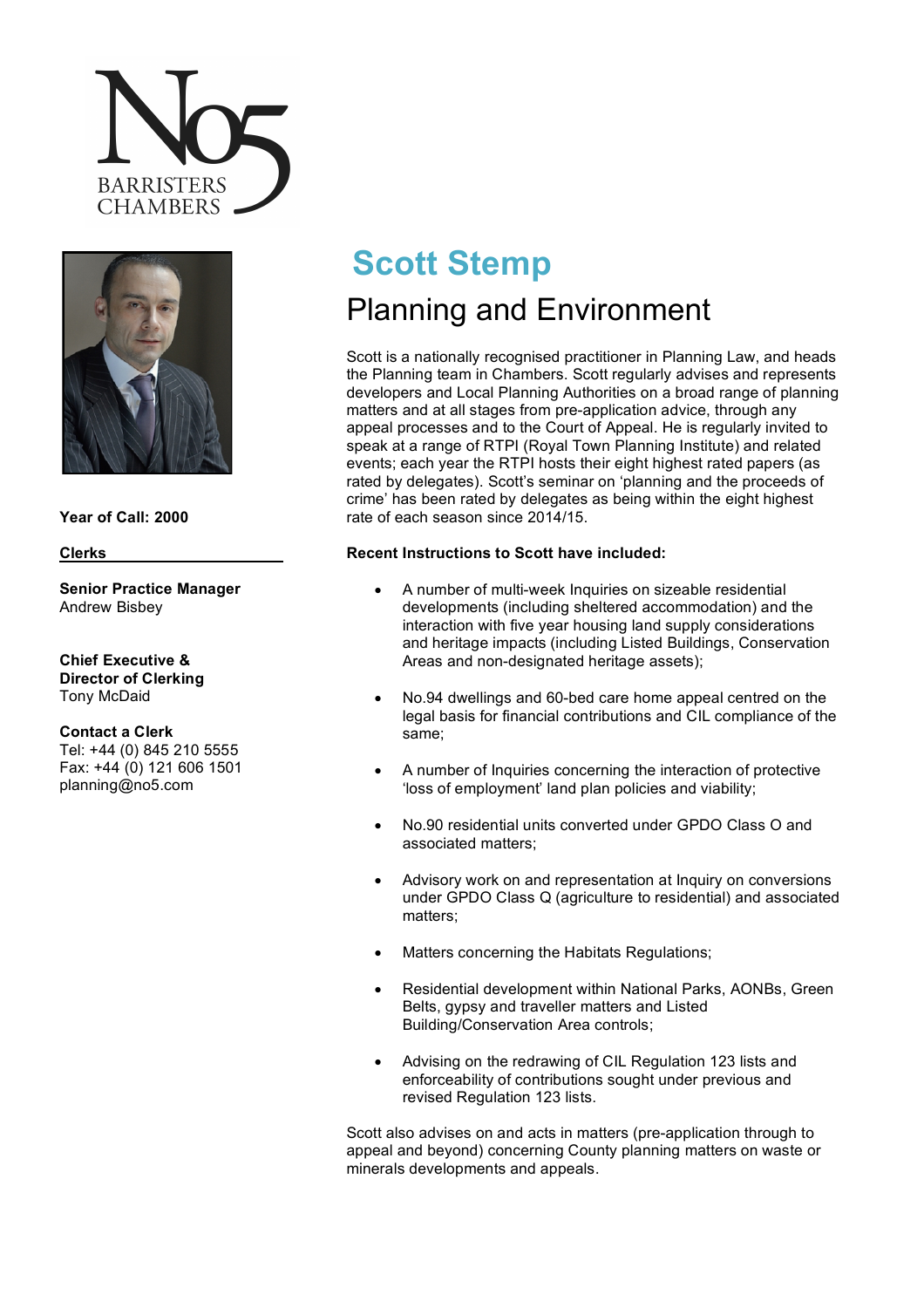#### **Planning Enforcement, Injunctions and Regulatory Prosecutions**

Scott advises on and acts in various planning enforcement matters including current and prospective enforcement appeals, planning injunctions (and breaches of the same) and other enforcement controls such as tree preservation orders, s215 Notices and Breach of Condition Notices. Scott is regularly invited to speak and give workshops as NAPE (the National Association for Planning Enforcement) and SEOG (the Southern Enforcement Officers Group) and has done so for many consecutive years now. Recent successful enforcement matters and planning prosecutions include:

- Successfully resisting an attempt by a planning authority to obtain a Planning Enforcement Order to extend the time for taking enforcement action, including costs;
- *R. v. DB and LB*: successful prosecution of multiple count charges of breach of enforcement notices by running unauthorised businesses;
- *R. v. FA, FY, QQ and MK*: a four-defendant, six-week trial (leading Jonathan Underhill of Chambers) which commenced as a 'beds-insheds' enforcement investigation – acceptable guilty pleas entered, restraint and confiscation orders made;
- Obtaining a planning injunction to restrain the unauthorised residential use of sites within a National Park and enforcement in relation to breach of the same;
- Representing a County planning authority pursuing multiple breaches of a planning injunction prohibiting the importation of waste materials on to land (second breach of Order).

With a strong background in criminal law and advocacy, Scott has a thorough grasp of matters relating to confiscation and restraint orders under the Proceeds of Crime Act 2002, having acted in many cases (and appeared in the Court of Appeal on the same) and delivered many seminars on the same and having helped develop training and awareness programmes on the subject of planning and proceeds of crime.

### **Highways, Rights of Way, boundaries and land disputes**

Scott advises and represents parties in relation to all matters pertaining to highways and rights of way, including the implications of these on development potential and rights of way modification. Recent instructions have included:

- The seeking of injunctions to enforce highways rights and ensure the safety of the highway for users;
- Multi-day hearings before the Tribunal (Property Chamber) on disputed ownership of land and erroneous Land Registry entries;
- Advisory work on potential challenges to private rights of way and the effects of easements on land

#### **Assets of Community Value and Village Greens**

Advice and representation in relation to the listing of Assets of Community Value under the Localism Act 2011, including strategic advice on listing of ACVs, representation at Review Hearings and further challenge where needed and the interaction of ACVs and Compulsory Purchase powers. Scott also advises on all matters pertaining to applications for registration including evidential sufficiency and legal restrictions arising from registration – recent instructions include defending a claim for Village Green status over land with residential development; also the effects of Village Green registration on the ability of a Local Authority to provide or improve equipped areas of play.